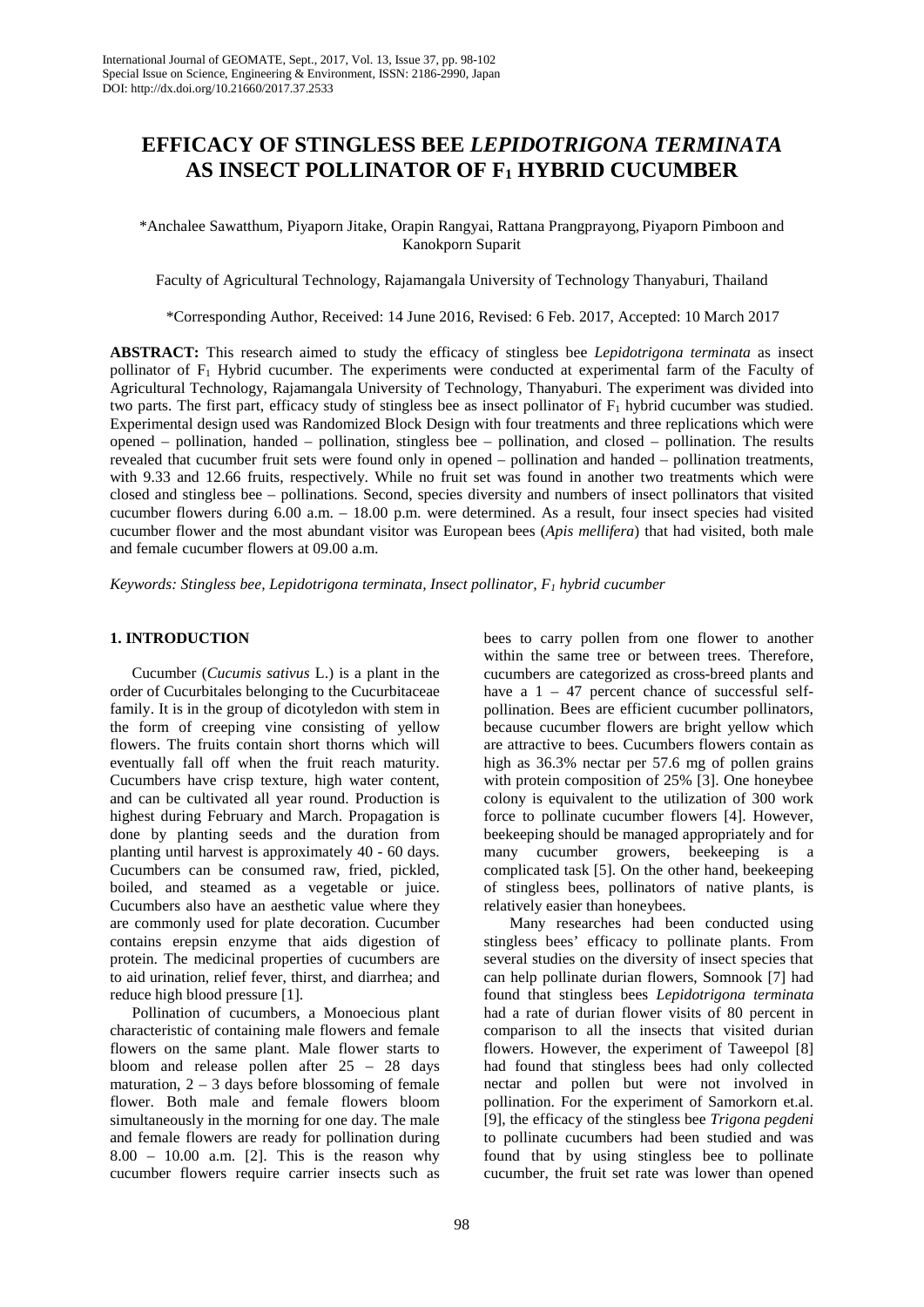pollination. It might be due to the fact that *Trigona*  bees are smaller than *Lepidotrigina terminata* stingless bees. This study investigated the potential of *Lepidotrigina terminata* stingless bees as pollinators of  $F_1$  hybrid cucumbers.



 a. b. Male flower **Female flower** Fig.1 Cucumber flower

## **2. MATERIALS AND METHODS**

### **2.1. The Efficacy of Stingless Bee as Insect Pollinator of F1 Hybrid Cucumber**

The experiment was conducted at the Faculty of Agricultural Technology, Rajamangala University of Technology. The  $F_1$  hybrid cucumbers were planted at the spacing of 50 x 50 cm per plant. The experiment was designed using Randomized Complete Block Design (RCBD) with three replicates and four treatments as follows: 1) opened - pollination (the cucumber flower ready for pollination were marked and released for natural pollination). 2) Handed - pollination ( male and female flowers that were about to bloomed were marked and covered with bags, when the female flowers bloom in the bag, the male flowers were brought to pollinate with the female flowers that bloom then covered with original bags). 3) Closed pollination (female flowers were covered until they wither to prevent pollination by insects.) and 4) Stingless bee - pollination (a cage was built around the cucumber plants and stingless bees were introduced into the cage, one hive per cage, for one week and the cucumber flowers that were ready for pollination were marked).

#### *2.1.1 Data collection and analysis*

Fruit set rate was randomized and the characteristics of the fruits were observed through collection of 15 fruits per replicate and the maturation of the fruit was determined. The fruit weight, diameter, and uniformity were measured and were divided into three categories: 1) fullydeveloped fruit, 2) under-developed fruit, and 3) non-uniform fruit. The data was analyzed using analysis of variance, RCBD and the difference was compared with Least Significant Difference (LSD).



Fig. 2 stingless bee - pollination



Fig.3 Stingless bee Lepidotrigona terminate visited cucumber flower

#### **2.2. Diversity of Insect Species That Visited F1 Hybrid Cucumber Flowers in Five Days**

The number of insects that visited male and female cucumber flowers was recorded, five flowers per sex for all three replicates, between 06:00 a.m. – 17:00 p.m. for 10 minutes within five days.

### **3. RESULTS AND DISCUSSION**

#### **3.1. The Efficacy of Stingless Bee as Insect Pollinator of F1 Hybrid Cucumber**

Table 1 and 2 present the results of the four treatments (open, closed, manual, and stingless bee pollinations) that were conducted in the first part of the study. The results were evaluated using the RCBD experimental design, comparing the efficacy of the stingless bee - pollination to other treatments. It was found that the fruit set of the  $F_1$  hybrid cucumbers in opened and handed - pollination are significantly different with the mean fruit set values of 9.33 and 12.66 fruits, respectively. The two treatments are significantly different to the stingless bee- and closed - pollination treatments in which both treatments did not exhibit fruit set.

The size of the fruits in opened - pollination were 7.21 cm in length and 3.38 cm in diameter on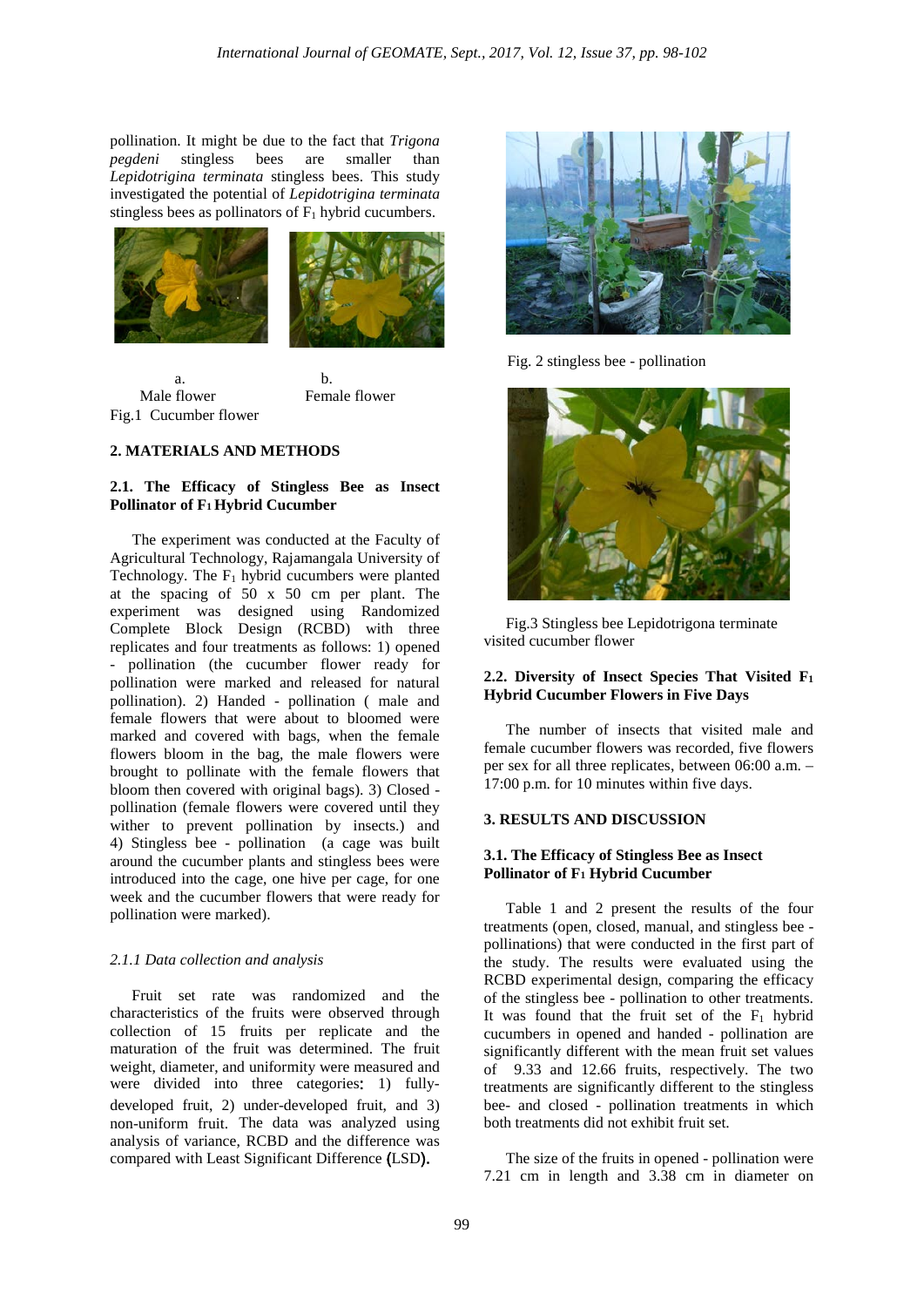average. In handed - pollination, the average length and diameter were 6.09 cm and 2.72 cm respectively.

The results showed that the average weight of the cucumber fruits in opened – pollination treatment was 50.73 g. and the average weight for handed – pollination was 34.09 g. The results from the opened and handed – pollinations had shown statistically significant differences that includes the quality of fully-developed fruits from both treatments. Underdeveloped fruits from opened - and handed – pollinations were also significantly different; however, there was no significant difference in nonuniform fruits.

Table 1 Fruit set, size, diameter, and weight of the  $F_1$ hybrid cucumbers of the different pollination treatments.

| Treatment                                | Fruit<br>set<br>(fruit) | Length<br>(cm)    | Diameter<br>(cm)  | Weight<br>(g)        |
|------------------------------------------|-------------------------|-------------------|-------------------|----------------------|
| Opened -<br>pollination                  | 9.33 <sup>a</sup>       | 7.21 <sup>a</sup> | 3.38 <sup>a</sup> | $50.73$ <sup>a</sup> |
| Handed -<br>pollination                  | 12.66 <sup>b</sup>      | 6.09 $^{\rm b}$   | 2.72 <sup>b</sup> | 12.66 <sup>b</sup>   |
| <b>Stingless</b><br>hee -<br>pollination | 0 <sup>c</sup>          | 0 <sup>c</sup>    | 0 <sup>c</sup>    | 0 <sup>c</sup>       |
| Closed -<br>pollination                  | 0 <sup>c</sup>          | 0 <sup>c</sup>    | 0 <sup>c</sup>    | 0 <sup>c</sup>       |
| LSD 0.01                                 | $**$                    | $**$              | $**$              | $***$                |
| $C.V.$ $(\%)$                            | 4.43                    | 2.74              | 2.54              | 8.25                 |

a,b,c Different superscript letters in the same column indicate significant difference  $(P < 0.01)$ 

Table 2 Quality of  $F_1$  hybrid cucumbers from the different pollination treatments

| Treatment                              | Fully-            | Under-            | Non-              |
|----------------------------------------|-------------------|-------------------|-------------------|
|                                        | developed         | developed         | uniform           |
|                                        | fruit (fruit)     | fruit             | fruit             |
|                                        |                   | (fruit)           | (fruit)           |
| Opened -<br>pollination                | q a               | 2.33 <sup>a</sup> | 3.67 <sup>a</sup> |
| Handed -<br>pollination                | 6.33 <sup>b</sup> | 5.33 $^{\rm b}$   | 3.33 <sup>a</sup> |
| <b>Stingless</b><br>bee -              | 0 <sup>c</sup>    | 0 <sup>c</sup>    | 0 <sup>b</sup>    |
| pollination<br>Closed -<br>pollination | 0 <sup>c</sup>    | 0 <sup>c</sup>    | 0 <sup>b</sup>    |
| LSD 0.01                               | $**$              | $\ast$            | $**$              |
| $C.V.$ $(\%)$                          | 7.15              | 6.57              | 8.12              |

a,b,c Different superscript letters in the same column

indicate significant difference  $(P < 0.01)$ 



Fig. 4 Cucumber fruits

### **3.2. Species Diversity and Numbers of Insect Pollinators That Visited F1 Hybrid Cucumber Flowers**

Diversity of insects that visited  $F_1$  hybrid cucumber flowers, both male and female flowers, of the five flowers per sex in three replicates over a period of five days were observed. The study period was from 06:00 a.m. - 18:00 p.m. for the duration of 10 min hourly. It was found that insect pollinators had visited both sexes and there were five species present as follows: European bees, dwarf honeybees, stingless bees, beetles, and butterflies at 06.00 a.m. European bees were most common from 07:00 a.m. to 10:00 a.m. and was found most abundant at 09.00 a.m. in both male and female flowers. Stingless bees were found mostly from 10:00 a.m. to 13:00 p.m., and were most abundant in female flowers between 11.00 a.m. and 12.00 p.m. and in male flowers at 11.00 a.m. Other insect pollinators were minimal throughout the day (Figure 1 and 2) and no insect pollinators visited flowers during high-cloud periods.



Fig. 5 The average number of insect pollinators that visited female cucumber flowers conducted in fiveday period between 06:00 a.m. - 18:00 p.m.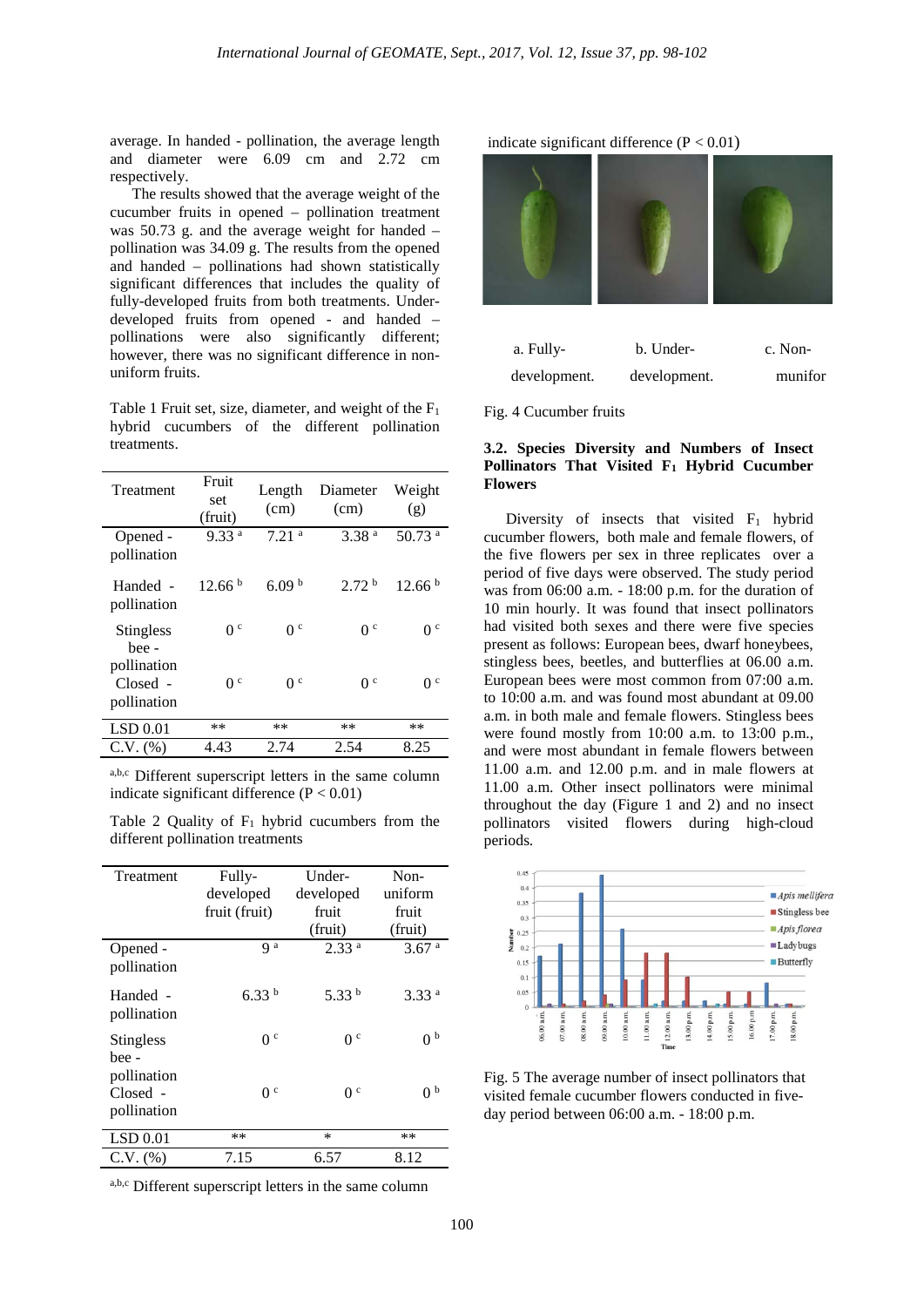

Fig. 6 The average number of insect pollinators that visited male cucumber flowers during a five-day period between 06:00 a.m. to 18:00 p.m.

#### **4. DISCUSSION**

Efficacy test of stingless bee as  $F_1$  hybrid cucumber pollinator were evaluated using two experiments.

In the study of stingless bees as pollinator, the results showed that fruiting only occurred in opened and handed – pollination treatments which exhibited high significant difference with the stingless bee and closed –pollination treatments. This shows that stingless bees have lower potential as pollinators for  $F_1$  hybrid cucumber than European bees. This result is consistent with the observation by Taweepol [8] that in durian, stingless bees were limited to nectar and male pollen collection from durian flowers but did not assist in pollination. European bees are better pollinators than stingless bees [10] because European bees are larger than stingless bees and can collect large quantities of nectar at a time resulting in higher visitation and transfer of male pollen to female pollen rates. One European bee can have visitation rate as high as nearly 11,000 times; however, introduction of bee colony to cucumber flowers should occur when the flowers are approximately 5% in bloom. During which, bees are at higher risk of foraging at alternative source if the right conditions are not met. Efficacy of such bee is correlated to the increased production of uniform cucumber fruits, including gynoecious cucumbers  $[11]$ 

On the contrary, stingless bees which are smaller in size exhibited lower transfer rate of pollen from male flower to the female flower resulting in no fruit set.

The efficiency of the stingless bee pollination is dependent on the type and characteristic of the flower. According to the study by Namwong [12], it was found that high fruit yield of dragon fruit was obtained with stingless bees than opened- and handed- pollination. Additionally, Kutani et al [13] compared the performance of stingless bee *Trigona minangkabae* with *Apis mellifera* to pollinate strawberries in greenhouse and the results showed that both bee types have similar efficiency. On the contrary, Roselino et al [14] reported that when comparing two stingless bee species, *Nannotrigona testaceicornis* and *Scaptotrigona depillis*, as strawberry pollinators, it was found that *N. testaceicornis* was a superior pollinator to *S. depillis*. This might be due to the foraging habit of the bees for pollen and nectar in which *N. testaceicornis* take longer to forage than the *S. depilli*. Moreover, stingless bees are efficient pollinators for egg plant [15], tomatoes [16. , 17], sweet peper [18] grown in the greenhouse, and macadamia flower grown in field conditions [19]. It can be observed that floral characteristics, small-sized blossom and perfect flowers, influence performance of stingless bee as pollinators. Therefore, for the use of stingless bee species as pollinators it should be taken into account the characteristic and size of the flowers, the size of the stingless bees, and foraging habit to obtain nectar and pollen.

The study of species diversity of insect pollinators had shown that insects that visited both male and female flowers were predominantly European bees which visited around 06.00 a.m. onwards, and was found most abundant at 09:00 – 10.00 a.m. Stingless bees were found most abundant from 11:00 a.m. - 12:00 p.m. which is outside the optimum timeframe for cucumber pollination.

#### **5. CONCLUSION**

Efficacy of stingless bees *Lepidotrigona terminata* as pollinators of  $F_1$  hybrid cucumber is divided into two parts.

1. Efficacy of the stingless bees as pollinators in comparison between opened – pollination and handed – pollination showed that fruit set occurred only in opened and handed – pollination treatments resulting in 9.33 and 12.66 fruits, respectively.

2. The study of diversity of insect species and number that visited cucumber flowers showed that European bees visited most frequently between 06:00 a.m. - 10:00 a.m. and was found most abundant at 09.00 a.m. in both male and female flowers. Stingless bees visited female flowers most during 11.00 a.m. - 12.00 p.m. and visited male flowers most at 11.00 a.m. All other insects were found in minimal quantity throughout the day.

#### **6. ACKNOWLEDGEMENTS**

Thanks to the Faculty of Agricultural Technology for funding this research.

#### **7. REFERENCES**

[1] Jaipakdee R, "Cucumber", Fruit Vegetables Journal, 44(7).2001, pp. 34.